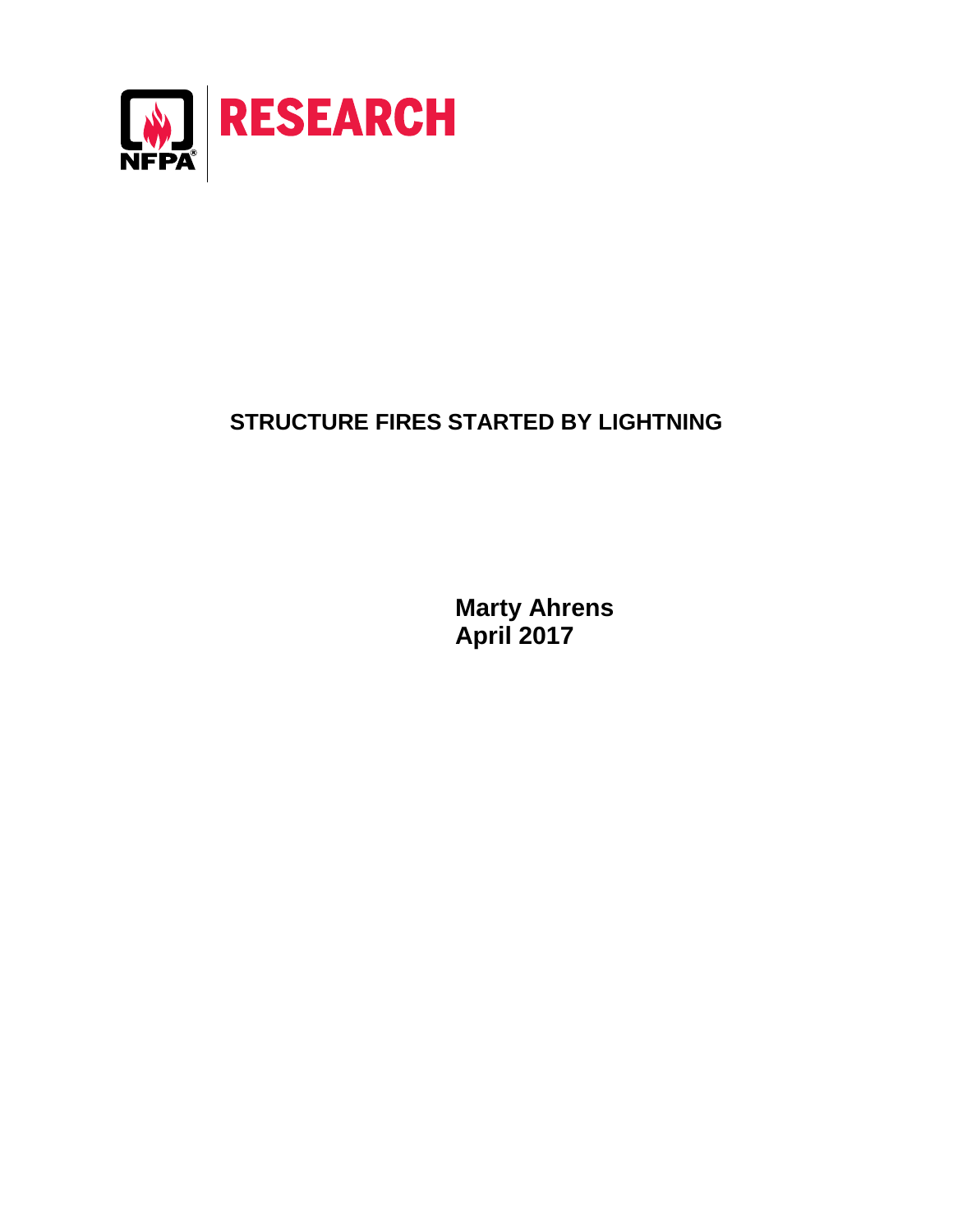#### **Acknowledgements**

The National Fire Protection Association thanks all the fire departments and state fire authorities who participate in the National Fire Incident Reporting System (NFIRS) and the annual NFPA fire experience survey. These firefighters are the original sources of the detailed data that make this analysis possible. Their contributions allow us to estimate the size of the fire problem.

We are also grateful to the U.S. Fire Administration for its work in developing, coordinating, and maintaining NFIRS.

To learn more about research at NFPA visit [www.nfpa.org/research.](http://www.nfpa.org/research)

Copies of this report are available from: NFPA Research, Data and Analytics Division 1 Batterymarch Park Quincy, MA 02169-7471 [www.nfpa.org](http://www.nfpa.org/) E-mail: [research@nfpa.org](mailto:research@nfpa.org) Phone: 617-984-7451

NFPA Index No. 2776

#### Copyright© 2017, National Fire Protection Association, Quincy, MA

This custom analysis is prepared by and copyright is held by the National Fire Protection Association. Notwithstanding the custom nature of this analysis, the NFPA retains all rights to utilize all or any part of this analysis, including any information, text, charts, tables or diagrams developed or produced as part hereof in any manner whatsoever as it deems appropriate, including but not limited to the further commercial dissemination hereof by any means or media to any party. Purchaser is hereby licensed to reproduce this material for his or her own use and benefit, and to display this in his/her printed material, publications, articles or website. Except as specifically set out in the initial request, purchaser may not assign, transfer or grant any rights to use this material to any third parties without permission of NFPA.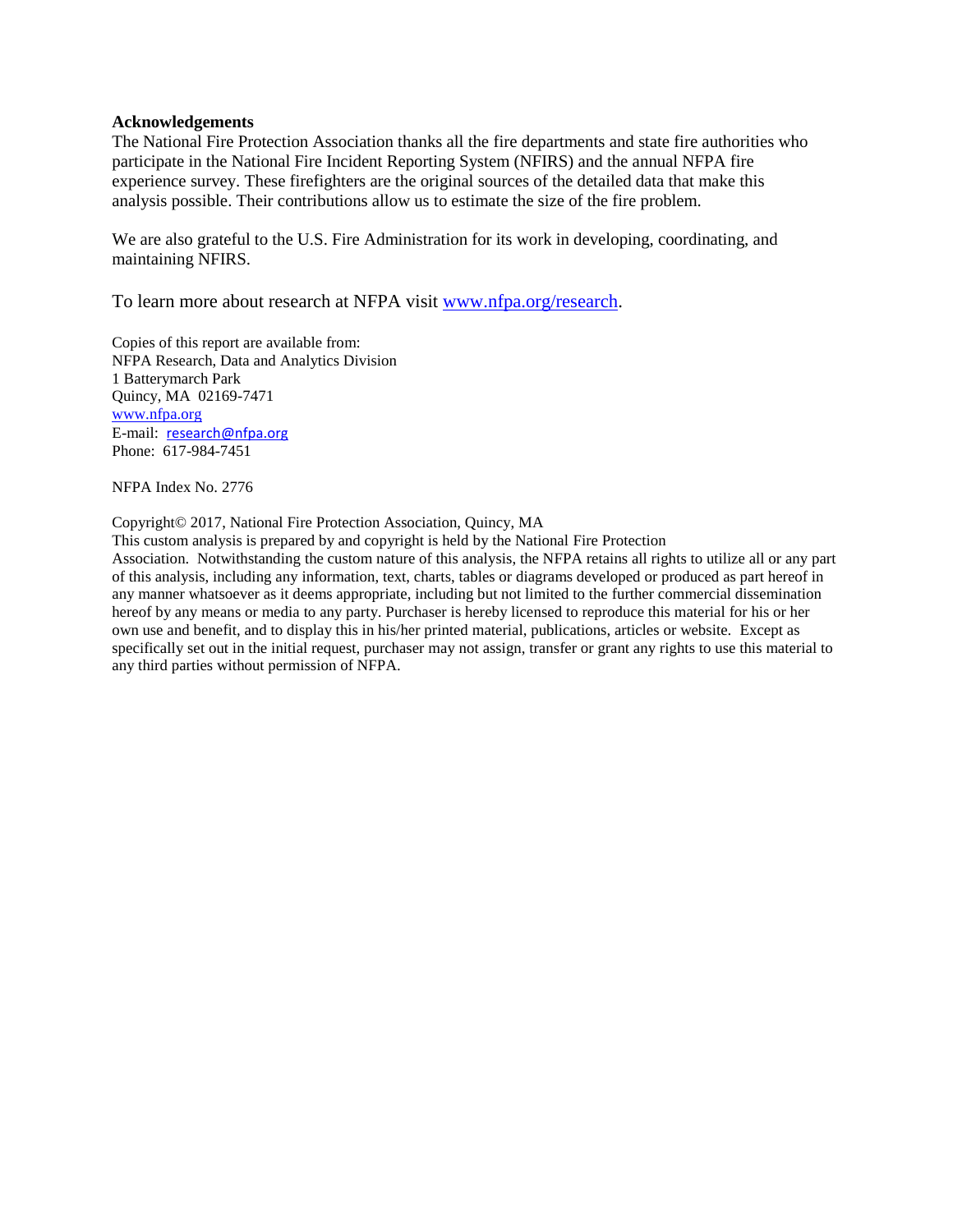# **Structure Fires Started by Lightning**

Figure 1 shows that both home and non-home structure fires were higher in 1980 and then fairly stable through the remainder of the 1980s and 1990s. From 2002 to 2009, the numbers had generally been falling, but both types of structure fires increased from 2010 to 2012, before dropping again. Home structure fires increased slightly from 2013 to 2014. .

Due to the small portion of fires collected in NFIRS 5.0 in 1999-2001, statistics for these years are omitted from Figure 1.



Table 1 shows the estimates of home structure fires started by lightning fires by year. Comparable estimates are shown for non-home fires in Table 2. .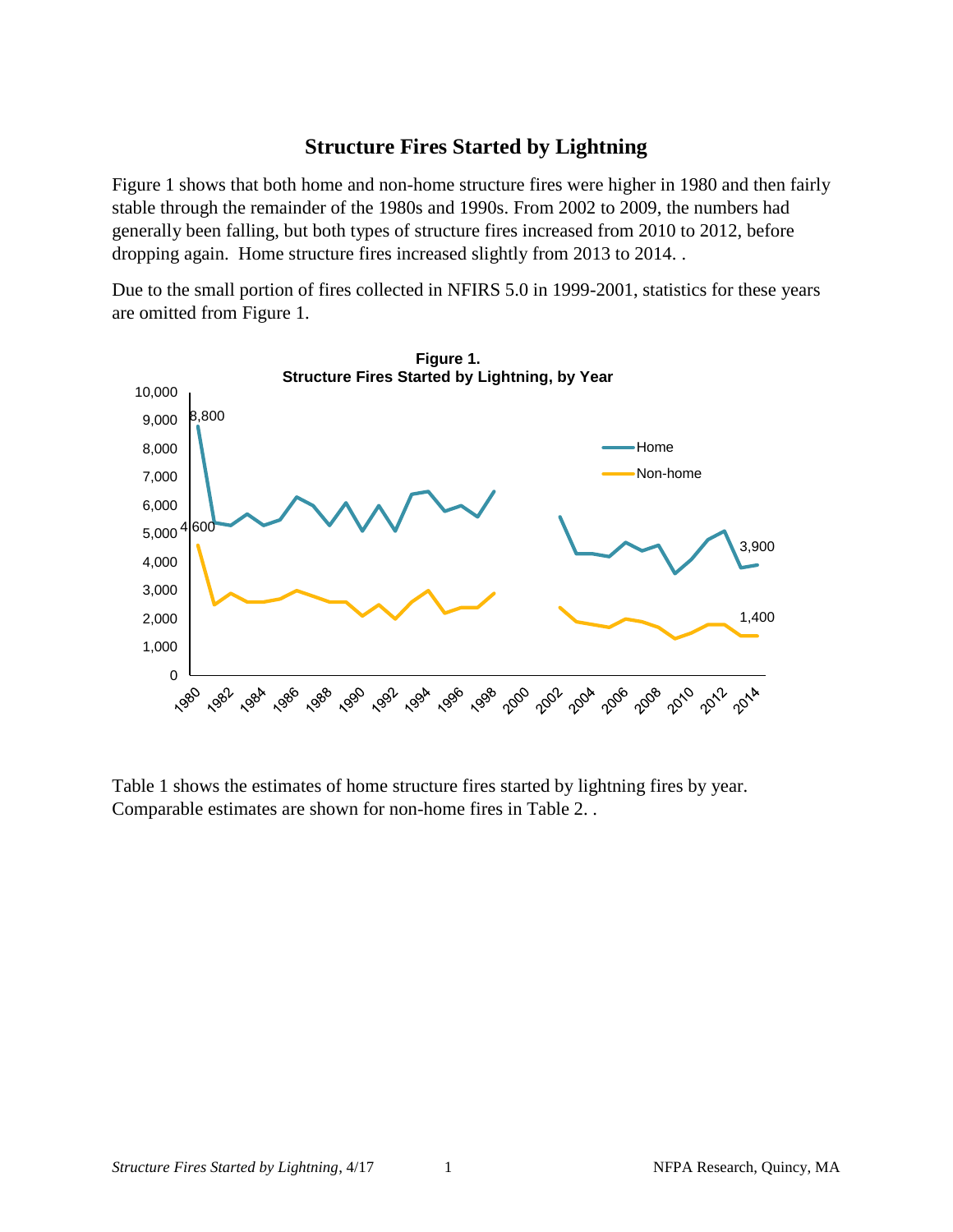| Year | <b>Fires</b> | <b>Civilian Injuries</b> | <b>Direct Property Damage</b><br>(in Millions as Reported) | <b>Direct Property Damage</b><br>(in Millions 2014 dollars) |
|------|--------------|--------------------------|------------------------------------------------------------|-------------------------------------------------------------|
| 1980 | 8,800        | 114                      | \$50                                                       | \$144                                                       |
| 1981 | 5,400        | 29                       | \$42                                                       | \$109                                                       |
| 1982 | 5,300        | 47                       | \$42                                                       | \$103                                                       |
| 1983 | 5,700        | 57                       | \$58                                                       | \$138                                                       |
| 1984 | 5,300        | 94                       | \$50                                                       | \$114                                                       |
| 1985 | 5,500        | 66                       | \$64                                                       | \$141                                                       |
| 1986 | 6,300        | 57                       | \$60                                                       | \$130                                                       |
| 1987 | 6,000        | 55                       | \$65                                                       | \$136                                                       |
| 1988 | 5,300        | 50                       | \$63                                                       | \$126                                                       |
| 1989 | 6,100        | 57                       | \$78                                                       | \$149                                                       |
| 1990 | 5,100        | 97                       | \$84                                                       | \$152                                                       |
| 1991 | 6,000        | 86                       | \$116                                                      | \$202                                                       |
| 1992 | 5,100        | 56                       | \$77                                                       | \$130                                                       |
| 1993 | 6,400        | 73                       | \$108                                                      | \$177                                                       |
| 1994 | 6,500        | 62                       | \$114                                                      | \$182                                                       |
| 1995 | 5,800        | 48                       | \$148                                                      | \$230                                                       |
| 1996 | 6,000        | 37                       | \$130                                                      | \$197                                                       |
| 1997 | 5,600        | 76                       | \$137                                                      | \$202                                                       |
| 1998 | 6,500        | $72\,$                   | \$179                                                      | \$260                                                       |
| 1999 | 3,300        | $\boldsymbol{0}$         | \$96                                                       | \$136                                                       |
| 2000 | 4,100        | $\boldsymbol{0}$         | \$182                                                      | \$251                                                       |
| 2001 | 5,500        | 48                       | \$252                                                      | \$337                                                       |
| 2002 | 5,600        | 55                       | \$239                                                      | \$315                                                       |
| 2003 | 4,300        | $70\,$                   | \$233                                                      | \$300                                                       |
| 2004 | 4,300        | 36                       | \$294                                                      | \$369                                                       |
| 2005 | 4,200        | 31                       | \$246                                                      | \$298                                                       |
| 2006 | 4,700        | 35                       | \$342                                                      | \$402                                                       |
| 2007 | 4,400        | 41                       | \$239                                                      | \$273                                                       |
| 2008 | 4,600        | 38                       | \$294                                                      | \$324                                                       |
| 2009 | 3,600        | 41                       | \$324                                                      | \$358                                                       |
| 2010 | 4,100        | 32                       | \$333                                                      | \$362                                                       |
| 2011 | 4,800        | 51                       | \$349                                                      | \$368                                                       |
| 2012 | 5,100        | 31                       | \$461                                                      | \$476                                                       |
| 2013 | 3,800        | 36                       | \$294                                                      | \$299                                                       |
| 2014 | 3,900        | 35                       | \$408                                                      | \$408                                                       |

#### **Table 1. Home Structure Fires Started by Lightning, by Year (Excluding Fires with NFIRS Confined Structure Fire Incident Type Codes)**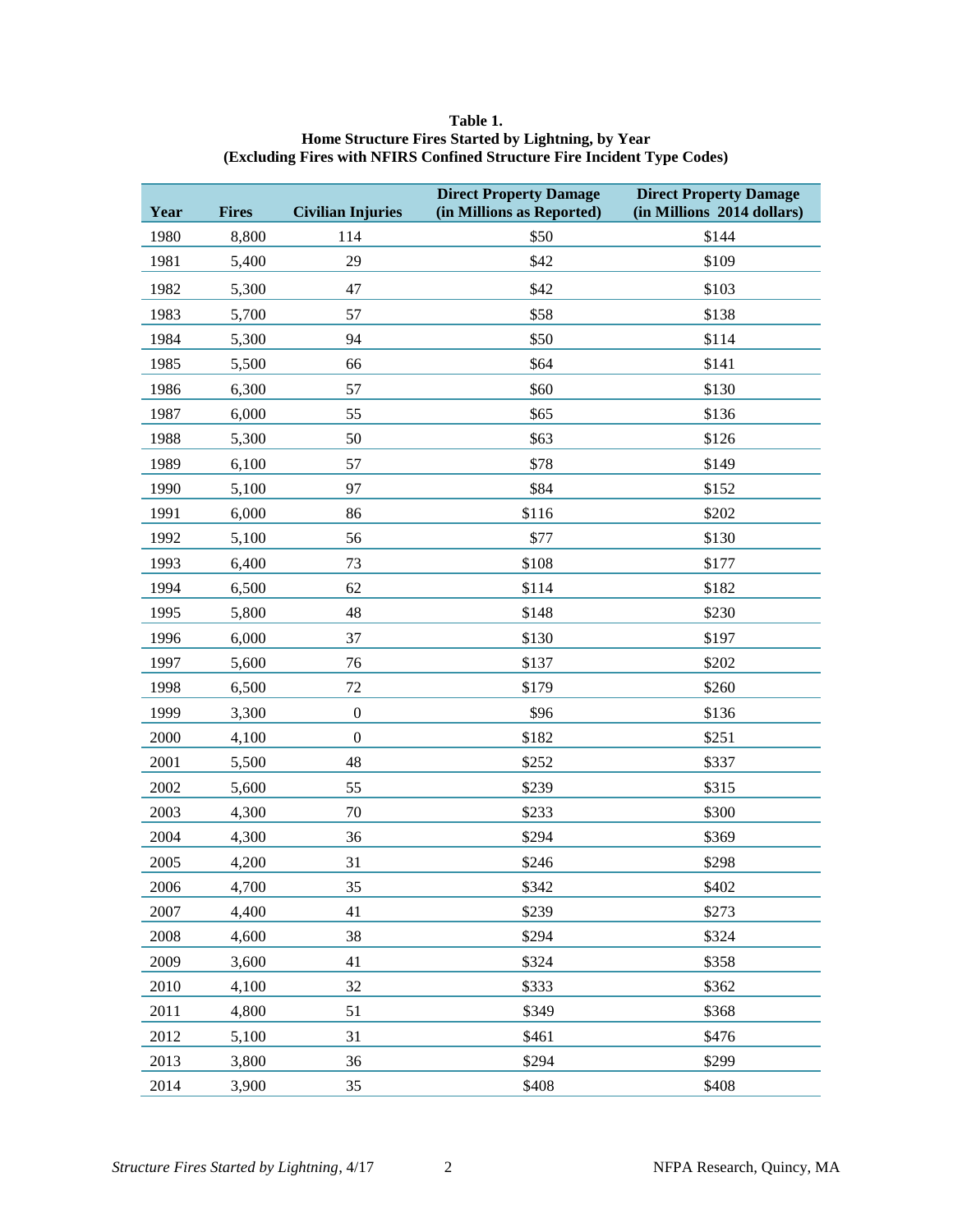#### **Table 1. Home Structure Fires Started by Lightning, by Year (Excluding Fires with NFIRS Confined Structure Fire Incident Type Codes) (Continued)**

Note: National estimates are projections. Casualty and loss projections can be heavily influenced by the inclusion or exclusion of one unusually serious fire. *Because of low participation in NFIRS Version 5.0 during 1999-2001, estimates for those years are highly uncertain and must be used with caution*. Inflation adjustment to 2014 dollars was done using the consumer price index purchasing power of the dollar. Unknowns have been allocated proportionally. Fires with NFIRS confined fire incident type codes 113-118 **are not included.** Fires have been rounded to the nearest hundred, injuries to the nearest one and property damage to the nearest million dollars. Estimates of death are low, not stable, and consequently not shown.

Source: NFIRS and NFPA's annual fire department experience survey.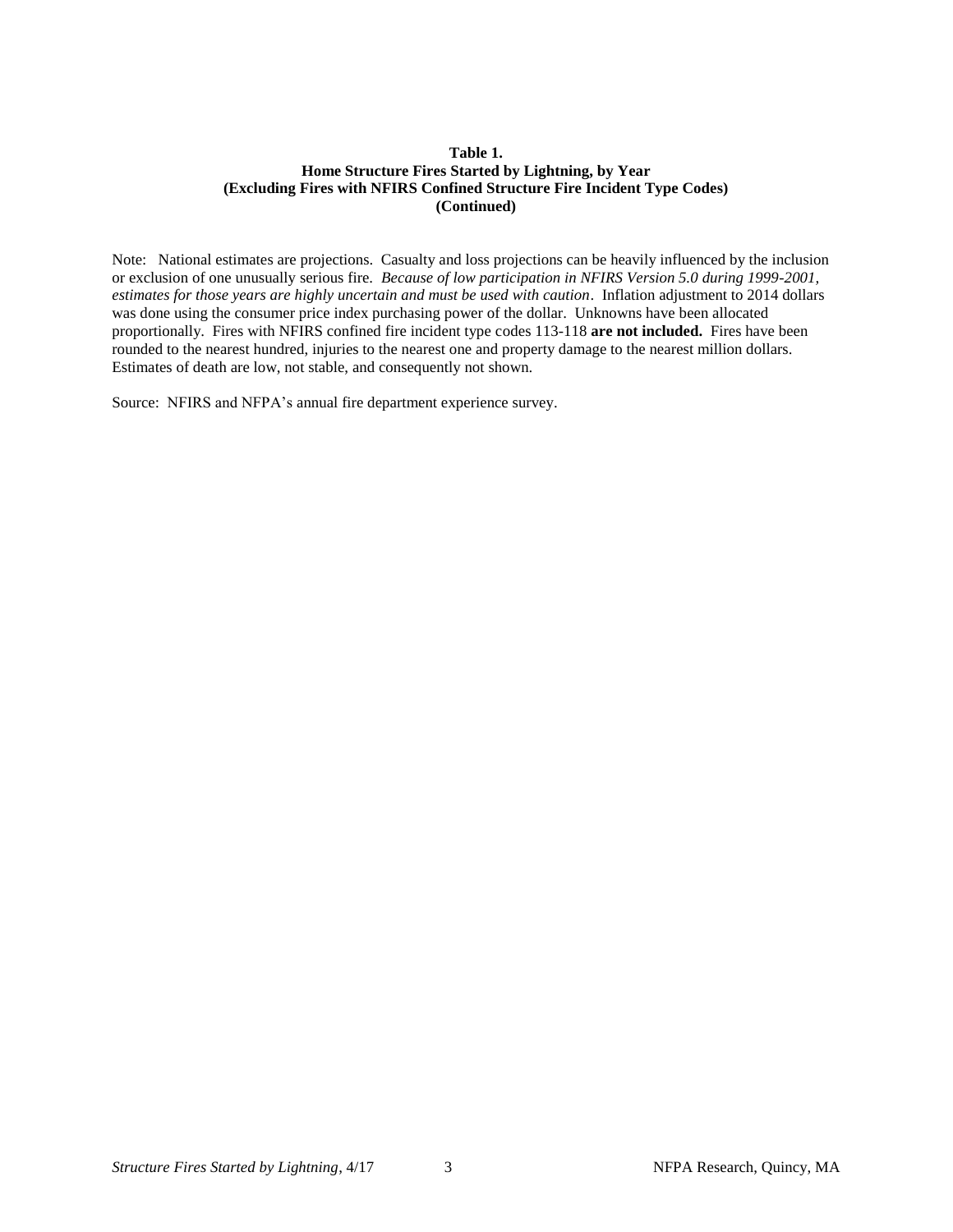| Table 2.                                                                 |
|--------------------------------------------------------------------------|
| Non-Home Structure Fires Started by Lightning, by Year                   |
| (Excluding Fires with NFIRS Confined Structure Fire Incident Type Codes) |

| Year | <b>Fires</b> | <b>Civilian</b><br><b>Injuries</b> | <b>Direct Property Damage</b><br>(in Millions as Reported) | <b>Direct Property Damage</b><br>(in Millions 2014 dollars) |
|------|--------------|------------------------------------|------------------------------------------------------------|-------------------------------------------------------------|
| 1980 | 4,600        | 9                                  | \$86                                                       | \$249                                                       |
| 1981 | 2,500        | $8\,$                              | \$33                                                       | \$87                                                        |
| 1982 | 2,900        | 32                                 | \$41                                                       | \$100                                                       |
| 1983 | 2,600        | 18                                 | \$45                                                       | \$107                                                       |
| 1984 | 2,600        | $\boldsymbol{7}$                   | \$31                                                       | \$71                                                        |
| 1985 | 2,700        | 6                                  | \$56                                                       | \$123                                                       |
| 1986 | 3,000        | 11                                 | \$48                                                       | \$104                                                       |
| 1987 | 2,800        | 37                                 | \$50                                                       | \$105                                                       |
| 1988 | 2,600        | 27                                 | \$71                                                       | \$143                                                       |
| 1989 | 2,600        | 6                                  | \$42                                                       | \$81                                                        |
| 1990 | 2,100        | 18                                 | \$52                                                       | \$95                                                        |
| 1991 | 2,500        | 18                                 | \$58                                                       | \$101                                                       |
| 1992 | 2,000        | 6                                  | \$26                                                       | \$44                                                        |
| 1993 | 2,600        | 25                                 | \$52                                                       | \$85                                                        |
| 1994 | 3,000        | 19                                 | \$78                                                       | \$124                                                       |
| 1995 | 2,200        | $\epsilon$                         | \$57                                                       | \$88                                                        |
| 1996 | 2,400        | $\overline{2}$                     | \$60                                                       | \$90                                                        |
| 1997 | 2,400        | $\boldsymbol{2}$                   | \$65                                                       | \$96                                                        |
| 1998 | 2,900        | 20                                 | \$74                                                       | \$108                                                       |
| 1999 | 1,400        | $\boldsymbol{0}$                   | \$52                                                       | \$73                                                        |
| 2000 | 2,500        | $\boldsymbol{0}$                   | \$75                                                       | \$103                                                       |
| 2001 | 2,100        | 5                                  | \$134                                                      | \$179                                                       |
| 2002 | 2,400        | $\boldsymbol{0}$                   | \$108                                                      | \$143                                                       |
| 2003 | 1,900        | $\boldsymbol{0}$                   | \$92                                                       | \$118                                                       |
| 2004 | 1,800        | $\sqrt{2}$                         | \$63                                                       | \$80                                                        |
| 2005 | 1,700        | $\overline{4}$                     | \$52                                                       | \$63                                                        |
| 2006 | 2,000        | 8                                  | \$100                                                      | \$117                                                       |
| 2007 | 1,900        | 14                                 | \$135                                                      | \$154                                                       |
| 2008 | 1,700        | $\sqrt{2}$                         | \$104                                                      | \$114                                                       |
| 2009 | 1,300        | $\boldsymbol{0}$                   | \$93                                                       | \$103                                                       |
| 2010 | 1,500        | 17                                 | \$107                                                      | \$116                                                       |
| 2011 | 1,800        | 11                                 | \$103                                                      | \$109                                                       |
| 2012 | 1,800        | $\overline{4}$                     | \$108                                                      | \$111                                                       |
| 2013 | 1,400        | $\boldsymbol{0}$                   | \$76                                                       | \$77                                                        |
| 2014 | 1,400        | 3                                  | \$65                                                       | \$65                                                        |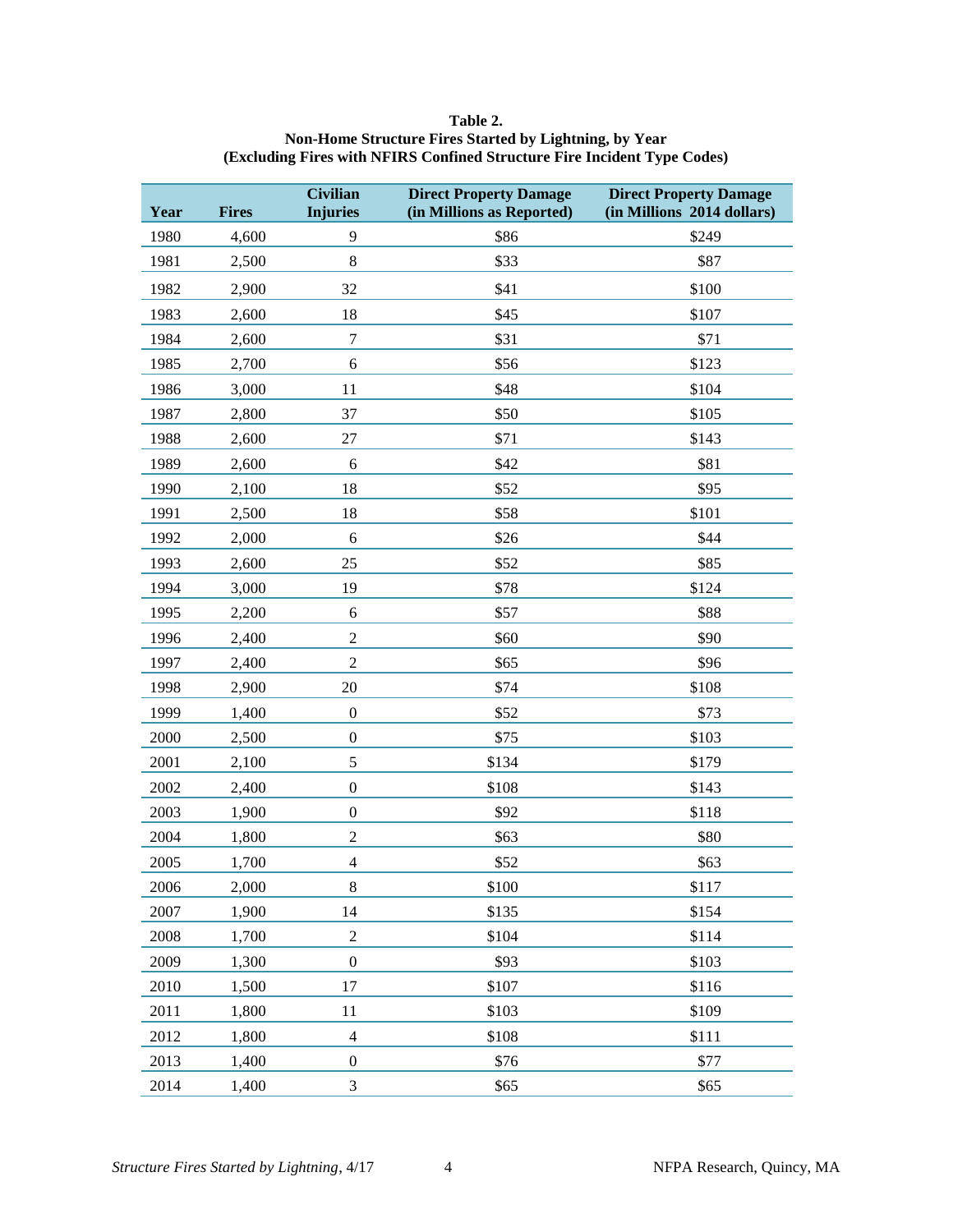#### **Table 2. Non-Home Structure Fires Started by Lightning, by Year (Excluding Fires with NFIRS Confined Structure Fire Incident Type Codes) (Continued)**

Note: This table excludes fires in homes (one- or two-family homes or apartments or other multi-family housing, identified by NFIRS property use 410-429). National estimates are projections. Casualty and loss projections can be heavily influenced by the inclusion or exclusion of one unusually serious fire. *Because of low participation in NFIRS Version 5.0 during 1999-2001, estimates for those years are highly uncertain and must be used with caution*. Inflation adjustment to 2014dollars is done using the consumer price index purchasing power of the dollar. Unknowns have been allocated proportionally. Fires with NFIRS confined fire incident type codes 113-118 **are not included.** Fires have been rounded to the nearest hundred, injuries to the nearest one and property damage to the nearest million dollars. Estimates of death are low, not stable, and consequently not shown.

Source: NFIRS and NFPA's annual fire department experience survey.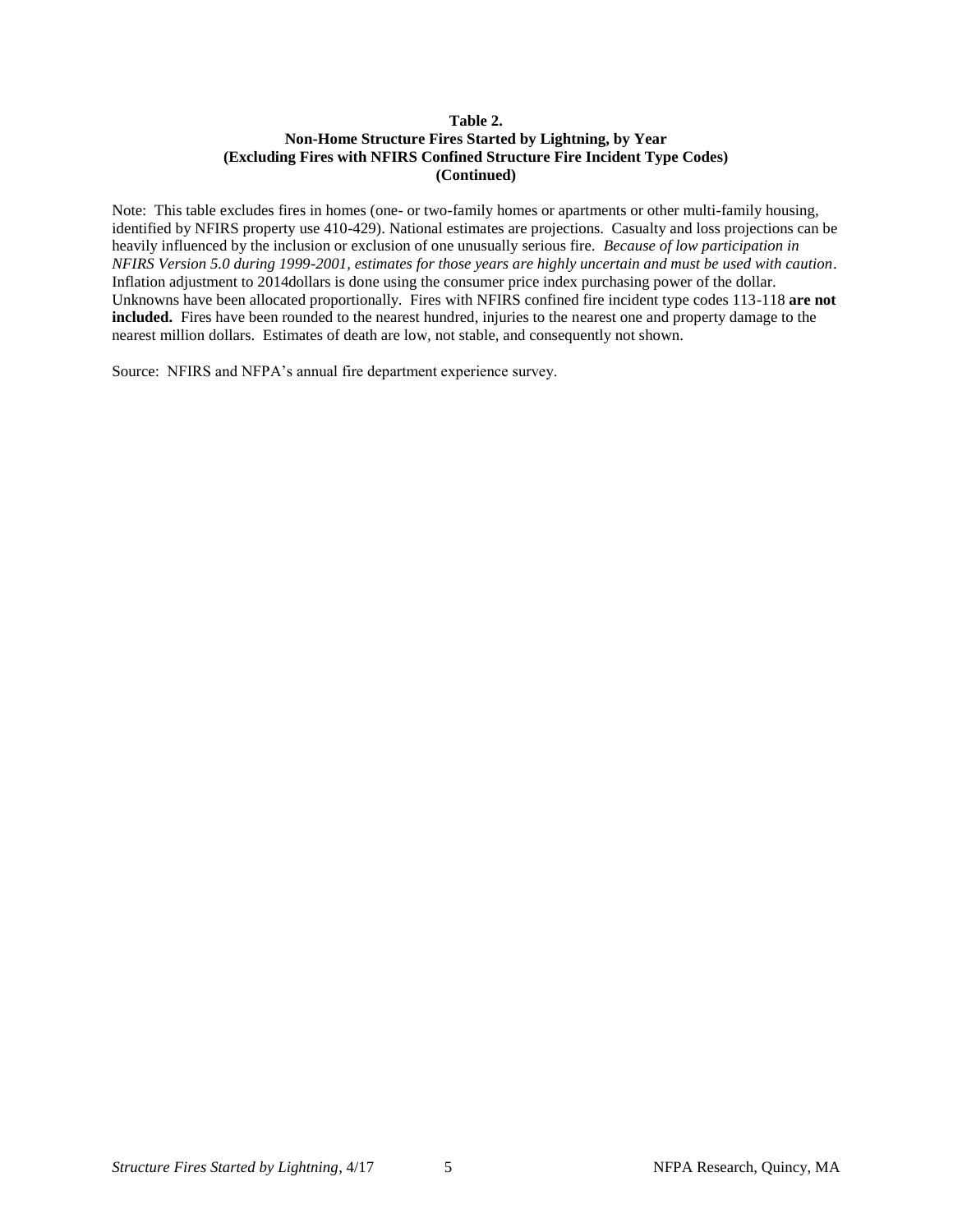# Appendix A. How National Estimates Statistics Are Calculated

The statistics in this analysis are estimates derived from the U.S. Fire Administration's (USFA's) National Fire Incident Reporting System (NFIRS) and the National Fire Protection Association's (NFPA's) annual survey of U.S. fire departments. NFIRS is a voluntary system by which participating fire departments report detailed factors about the fires to which they respond. Roughly two-thirds of U.S. fire departments participate, although not all of these departments provide data every year. Fires reported to federal or state fire departments or industrial fire brigades are not included in these estimates.

NFIRS provides the most detailed incident information of any national database not limited to large fires. NFIRS is the only database capable of addressing national patterns for fires of all sizes by specific property use and specific fire cause. NFIRS also captures information on the extent of flame spread, and automatic detection and suppression equipment. For more information about NFIRS visit [http://www.nfirs.fema.gov/.](http://www.nfirs.fema.gov/) Copies of the paper forms may be downloaded from [http://www.nfirs.fema.gov/documentation/design/NFIRS\\_Paper\\_Forms\\_2008.pdf.](http://www.nfirs.fema.gov/documentation/design/NFIRS_Paper_Forms_2008.pdf)

NFIRS has a wide variety of data elements and code choices. The NFIRS database contains coded information. Many code choices describe several conditions. These cannot be broken down further. For example, area of origin code 83 captures fires starting in vehicle engine areas, running gear areas or wheel areas. It is impossible to tell the portion of each from the coded data.

# **Methodology may change slightly from year to year.**

NFPA is continually examining its methodology to provide the best possible answers to specific questions, methodological and definitional changes can occur. *Earlier editions of the same report may have used different methodologies to produce the same analysis, meaning that the estimates are not directly comparable from year to year.* 

# **NFPA's fire department experience survey provides estimates of the big picture.**

Each year, NFPA conducts an annual survey of fire departments which enables us to capture a summary of fire department experience on a larger scale. Surveys are sent to all municipal departments protecting populations of 50,000 or more and a random sample, stratified by community size, of the smaller departments. Typically, a total of roughly 3,000 surveys are returned, representing about one of every ten U.S. municipal fire departments and about one third of the U.S. population.

The survey is stratified by size of population protected to reduce the uncertainty of the final estimate. Small rural communities have fewer people protected per department and are less likely to respond to the survey. A larger number must be surveyed to obtain an adequate sample of those departments. (NFPA also makes follow-up calls to a sample of the smaller fire departments that do not respond, to confirm that those that did respond are truly representative of fire departments their size.) On the other hand, large city departments are so few in number and protect such a large proportion of the total U.S.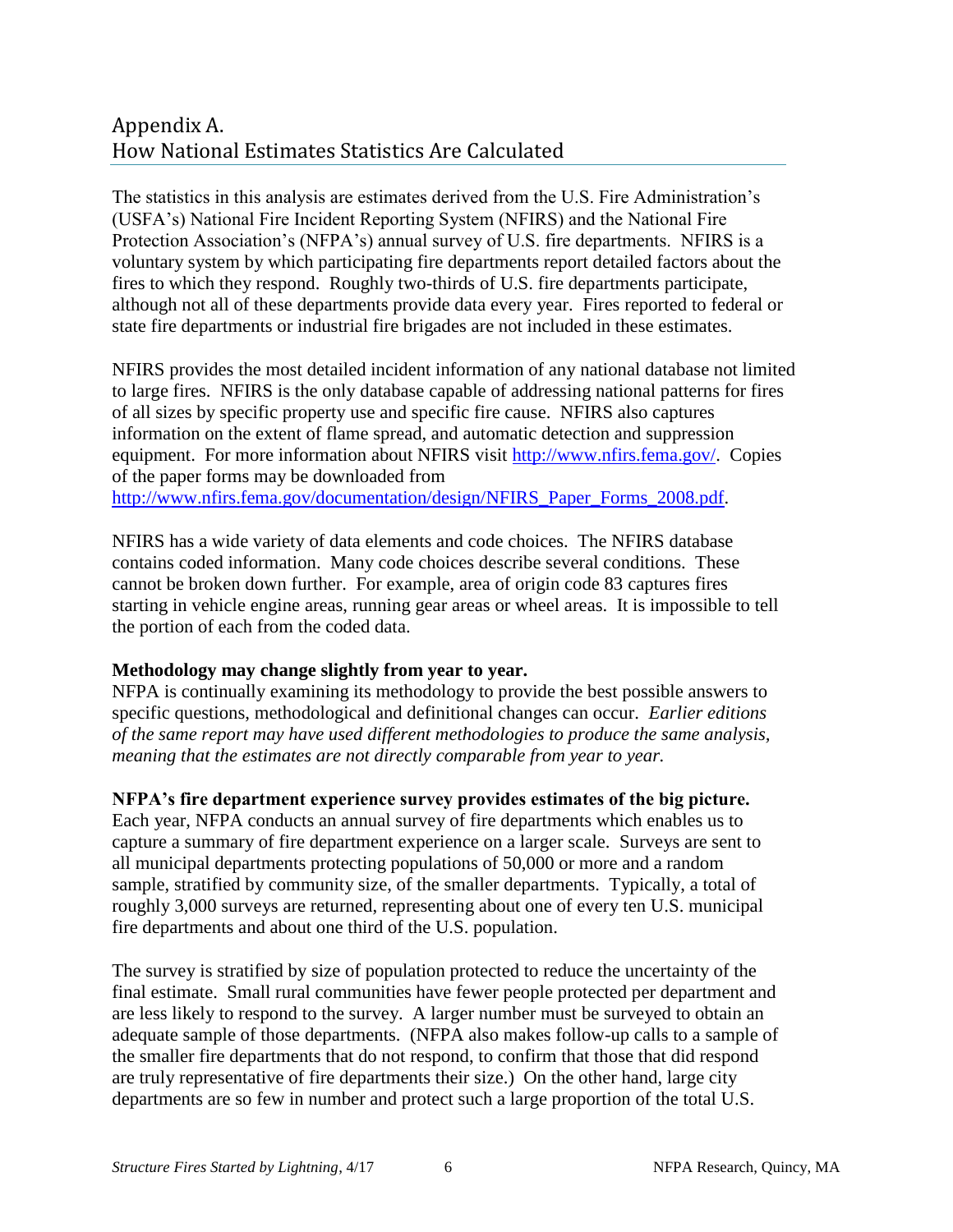population that it makes sense to survey all of them. Most respond, resulting in excellent precision for their part of the final estimate.

The survey includes the following information: (1) the total number of fire incidents, civilian deaths, and civilian injuries, and the total estimated property damage (in dollars), for each of the major property use classes defined in NFIRS; (2) the number of on-duty firefighter injuries, by type of duty and nature of illness; 3) the number and nature of nonfire incidents; and (4) information on the type of community protected (e.g., county versus township versus city) and the size of the population protected, which is used in the statistical formula for projecting national totals from sample results. The results of the survey are published in the annual report *Fire Loss in the United States*. To download a free copy of the report, visit [http://www.nfpa.org/assets/files/PDF/OS.fireloss.pdf.](http://www.nfpa.org/assets/files/PDF/OS.fireloss.pdf)

# **Projecting NFIRS to National Estimates**

As noted, NFIRS is a voluntary system. Different states and jurisdictions have different reporting requirements and practices. Participation rates in NFIRS are not necessarily uniform across regions and community sizes, both factors correlated with frequency and severity of fires. This means NFIRS may be susceptible to systematic biases. No one at present can quantify the size of these deviations from the ideal, representative sample, so no one can say with confidence that they are or are not serious problems. But there is enough reason for concern so that a second database -- the NFPA survey -- is needed to project NFIRS to national estimates and to project different parts of NFIRS separately. This multiple calibration approach makes use of the annual NFPA survey where its statistical design advantages are strongest.

Scaling ratios are obtained by comparing NFPA's projected totals of residential structure fires, non-residential structure fires, vehicle fires, and outside and other fires, and associated civilian deaths, civilian injuries, and direct property damage with comparable totals in NFIRS. Estimates of specific fire problems and circumstances are obtained by multiplying the NFIRS data by the scaling ratios. Reports for incidents in which mutual aid was given are excluded from NFPA's analyses.

Analysts at the NFPA, the USFA and the Consumer Product Safety Commission developed the specific basic analytical rules used for this procedure. "The National Estimates Approach to U.S. Fire Statistics," by John R. Hall, Jr. and Beatrice Harwood, provides a more detailed explanation of national estimates. A copy of the article is available online at<http://www.nfpa.org/osds> or through NFPA's One-Stop Data Shop.

Version 5.0 of NFIRS, first introduced in 1999, used a different coding structure for many data elements, added some property use codes, and dropped others. The essentials of the approach described by Hall and Harwood are still used, but some modifications have been necessary to accommodate the changes in NFIRS 5.0.

Figure A.1 shows the percentage of fires originally collected in the NFIRS 5.0 system. Each year's release version of NFIRS data also includes data collected in older versions of NFIRS that were converted to NFIRS 5.0 codes.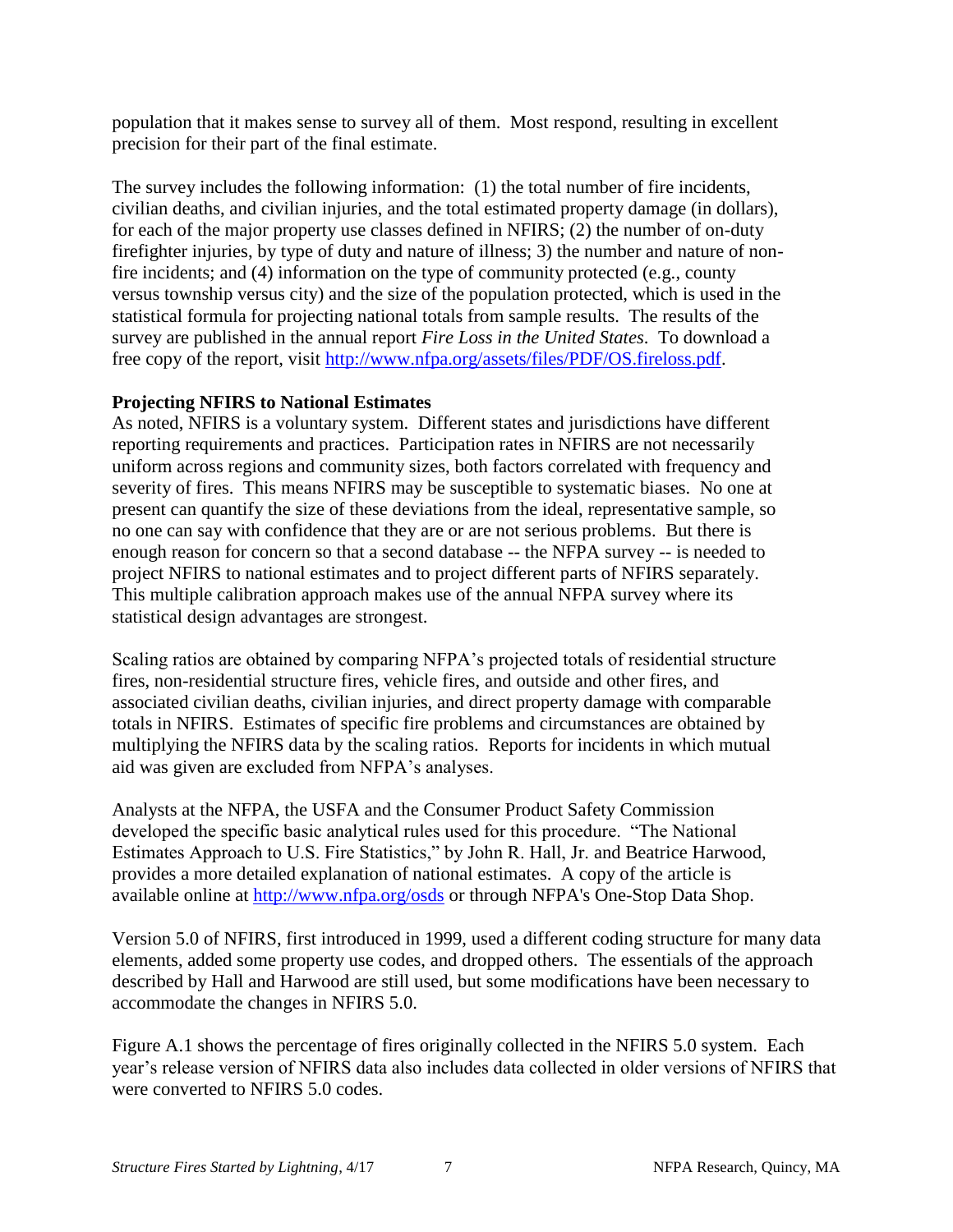From 1999 data on, analyses are based on scaling ratios using only data originally collected in NFIRS 5.0:

# NFPA survey projections NFIRS totals (Version 5.0)

For 1999 to 2001, the same rules may be applied, but estimates for these years in this form will be less reliable due to the smaller amount of data originally collected in NFIRS 5.0; they should be viewed with extreme caution.



**Figure A.1. Fires Originally Collected in NFIRS 5.0 by Year**

NFIRS 5.0 introduced six categories of confined structure fires, including:

- cooking fires confined to the cooking vessel,
- confined chimney or flue fires.
- confined incinerator fire,
- confined fuel burner or boiler fire or delayed ignition,
- confined commercial compactor fire, and
- trash or rubbish fires in a structure with no flame damage to the structure or its contents.

Because this analysis focused on fatalities only, no distinction was made between confined and non-confined fires.

For most fields other than Property Use and Incident Type, NFPA allocates unknown data proportionally among known data. This approach assumes that if the missing data were known, it would be distributed in the same manner as the known data. NFPA makes additional adjustments to several fields. *Casualty and loss projections can be heavily influenced by the inclusion or exclusion of unusually serious fire.* 

In the formulas that follow, the term "all fires" refers to all fires in NFIRS on the dimension studied. The percentages of fires with known or unknown data are provided for non-confined fires and associated losses, and for confined fires only.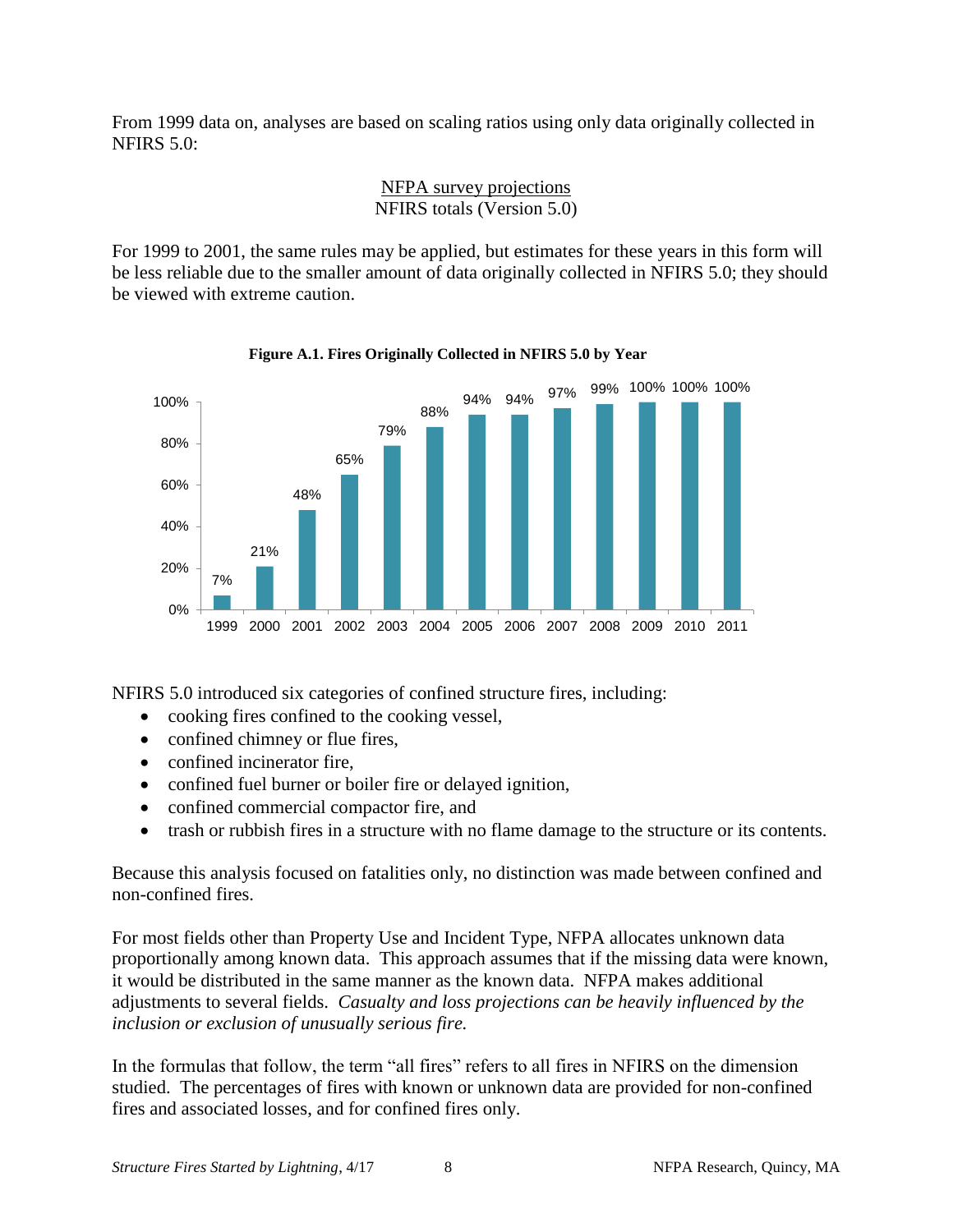**Rounding and percentages.** The data shown are estimates and generally rounded. An entry of zero may be a true zero or it may mean that the value rounds to zero. Percentages are calculated from unrounded values. It is quite possible to have a percentage entry of up to 100% even if the rounded number entry is zero. The same rounded value may account for a slightly different percentage share. Because percentages are expressed in integers and not carried out to several decimal places, percentages that appear identical may be associated with slightly different values.

In the formulas that follow, the term "all fires" refers to all fires in NFIRS on the dimension studied. The percentages of fires with known or unknown data are provided for non-confined fires and associated losses, and for confined fires only.

**Cause of Ignition:** This field is used chiefly to identify intentional fires. "Unintentional" in this field is a specific entry and does not include other fires that were not intentionally set: failure of equipment or heat source, act of nature, or "other" (unclassified)." The last should be used for exposures but has been used for other situations as well. Fires that were coded as under investigation and those that were coded as undetermined after investigation were treated as unknown.

Factor Contributing to Ignition: In this field, the code "none" is treated as an unknown and allocated proportionally. For Human Factor Contributing to Ignition, NFPA enters a code for "not reported" when no factors are recorded. "Not reported" is treated as an unknown, but the code "none" is treated as a known code and not allocated. Multiple entries are allowed in both of these fields. Percentages are calculated on the total number of fires, not entries, resulting in sums greater than 100%. Although Factor Contributing to Ignition is only required when the cause of ignition was coded as: 2) unintentional, 3) failure of equipment or heat source; or 4) act of nature, data is often present when not required. Consequently, any fire in which no factor contributing to ignition was entered was treated as unknown.

In some analyses, all entries in the category of mechanical failure, malfunction (factor contributing to ignition 20-29) are combined and shown as one entry, "mechanical failure or malfunction." This category includes:

- 21. Automatic control failure;
- 22. Manual control failure;
- 23. Leak or break. Includes leaks or breaks from containers or pipes. Excludes operational deficiencies and spill mishaps;
- 25. Worn out;
- 26. Backfire. Excludes fires originating as a result of hot catalytic converters;
- 27. Improper fuel used; Includes the use of gasoline in a kerosene heater and the like; and
- 20. Mechanical failure or malfunction, other.

Entries in "electrical failure, malfunction" (factor contributing to ignition 30-39) may also be combined into one entry, "electrical failure or malfunction." This category includes: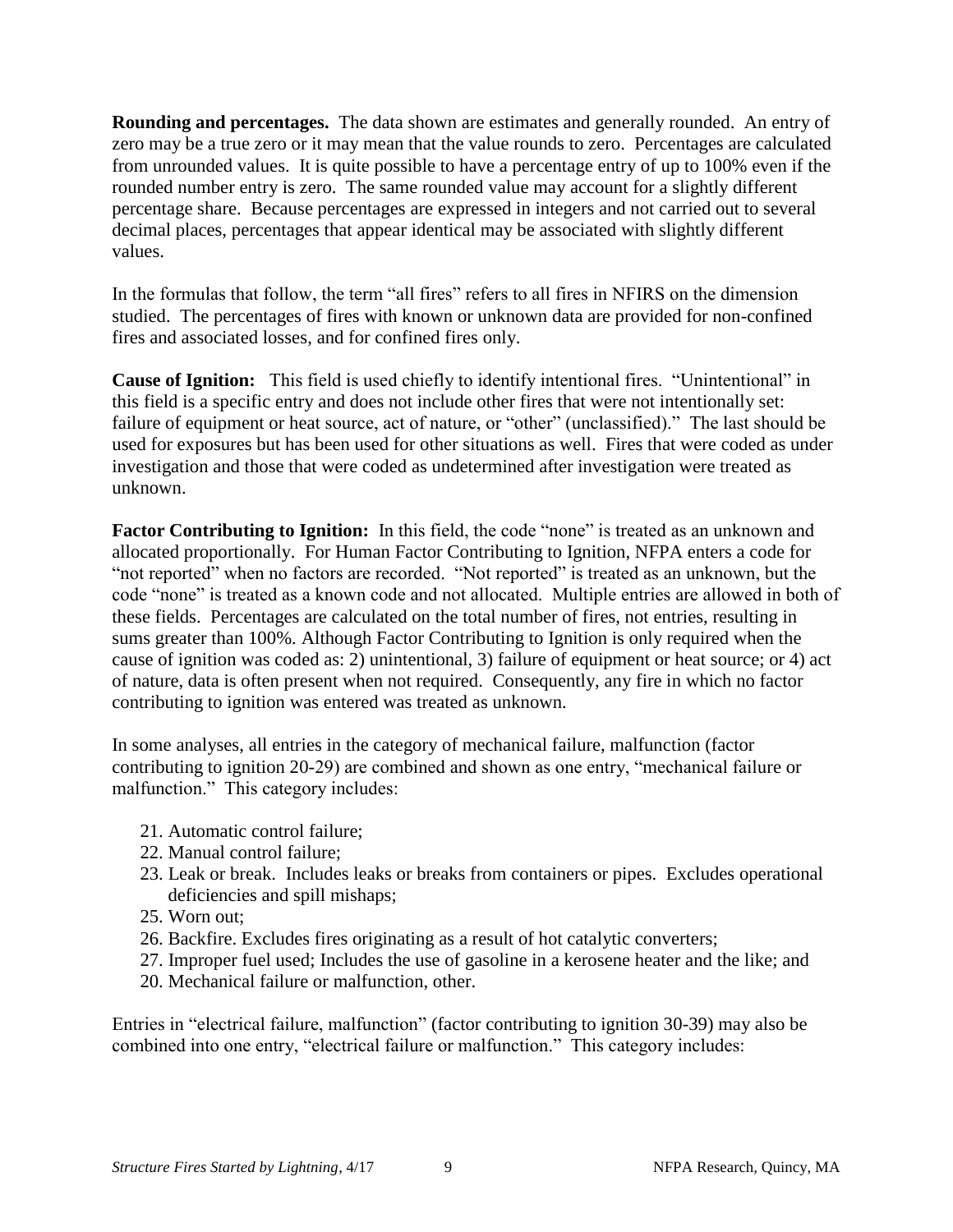- 31. Water-caused short circuit arc;
- 32. Short-circuit arc from mechanical damage;
- 33. Short-circuit arc from defective or worn insulation;
- 34. Unspecified short circuit arc;
- 35. Arc from faulty contact or broken connector, including broken power lines and loose connections;
- 36. Arc or spark from operating equipment, switch, or electric fence;
- 37. Fluorescent light ballast; and
- 30. Electrical failure or malfunction, other.

**Heat Source.** In NFIRS 5.0, one grouping of codes encompasses various types of open flames and smoking materials. In the past, these had been two separate groupings. A new code was added to NFIRS 5.0, which is code 60: "Heat from open flame or smoking material, other." NFPA treats this code as a partial unknown and allocates it proportionally across the codes in the 61-69 range, shown below.

- 61. Cigarette;
- 62. Pipe or cigar;
- 63. Heat from undetermined smoking material;
- 64. Match;
- 65. Lighter: cigarette lighter, cigar lighter;
- 66. Candle;
- 67 Warning or road flare, fuse;
- 68. Backfire from internal combustion engine. Excludes flames and sparks from an exhaust system,  $(11)$ ; and
- 69. Flame/torch used for lighting. Includes gas light and gas-/liquid-fueled lantern.

In addition to the conventional allocation of missing and undetermined fires, NFPA multiplies fires with codes in the 61-69 range by

> All fires in range 60-69 All fires in range 61-69

The downside of this approach is that heat sources that are truly a different type of open flame or smoking material are erroneously assigned to other categories. The grouping "smoking materials" includes codes 61-63 (cigarettes, pipes or cigars, and heat from undetermined smoking material, with a proportional share of the code 60s and true unknown data.

**Equipment Involved in Ignition (EII).** NFIRS 5.0 originally defined EII as the piece of equipment that provided the principal heat source to cause ignition if the equipment malfunctioned or was used improperly. In 2006, the definition was modified to "the piece of equipment that provided the principal heat source to cause ignition." However, much of the data predates the change. Individuals who have already been trained with the older definition may not change their practices. To compensate, NFPA treats fires in which EII = NNN and heat source is not in the range of 40-99 as an additional unknown.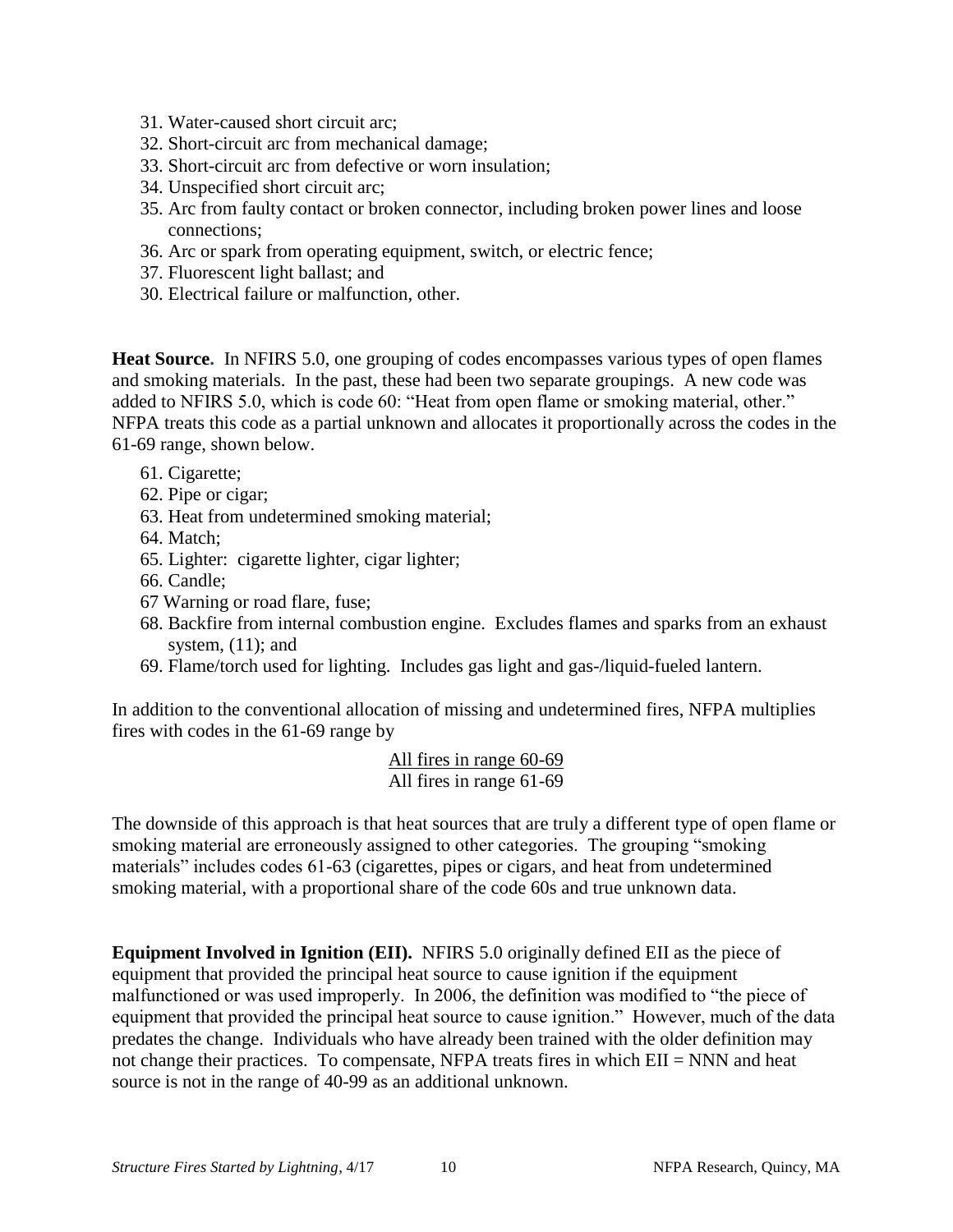To allocate unknown data for EII, the known data is multiplied by



In addition, the partially unclassified codes for broad equipment groupings (i.e., code 100 heating, ventilation, and air conditioning, other; code 200 - electrical distribution, lighting and power transfer, other; etc.) were allocated proportionally across the individual code choices in their respective broad groupings (heating, ventilation, and air conditioning; electrical distribution, lighting and power transfer, other; etc.). Equipment that is totally unclassified is not allocated further. This approach has the same downside as the allocation of heat source 60 described above. Equipment that is truly different is erroneously assigned to other categories.

In some analyses, various types of equipment are grouped together.

| <b>Code Grouping</b>               | <b>EII</b> Code | <b>NFIRS</b> definitions                              |
|------------------------------------|-----------------|-------------------------------------------------------|
| Central heat                       | 132             | Furnace or central heating unit                       |
|                                    | 133             | Boiler (power, process or heating)                    |
| Fixed or portable space heater     | 131             | Furnace, local heating unit, built-in                 |
|                                    | 123             | Fireplace with insert or stove                        |
|                                    | 124             | Heating stove                                         |
|                                    | 141             | Heater, excluding catalytic and oil-filled            |
|                                    | 142             | Catalytic heater                                      |
|                                    | 143             | Oil-filled heater                                     |
| Fireplace or chimney               | 120             | Fireplace or chimney                                  |
|                                    | 121             | Fireplace, masonry                                    |
|                                    | 122             | Fireplace, factory-built                              |
|                                    | 125             | Chimney connector or vent connector                   |
|                                    | 126             | Chimney – brick, stone or masonry                     |
|                                    | 127             | Chimney-metal, including stovepipe or<br>flue         |
| Fixed wiring and related equipment | 210             | Unclassified electrical wiring                        |
|                                    | 211             | Electrical power or utility line                      |
|                                    | 212             | Electrical service supply wires from<br>utility       |
|                                    | 213             | Electric meter or meter box                           |
|                                    | 214             | Wiring from meter box to circuit breaker              |
|                                    | 215             | Panel board, switch board or circuit<br>breaker board |
|                                    | 216             | Electrical branch circuit                             |
|                                    | 217             | Outlet or receptacle                                  |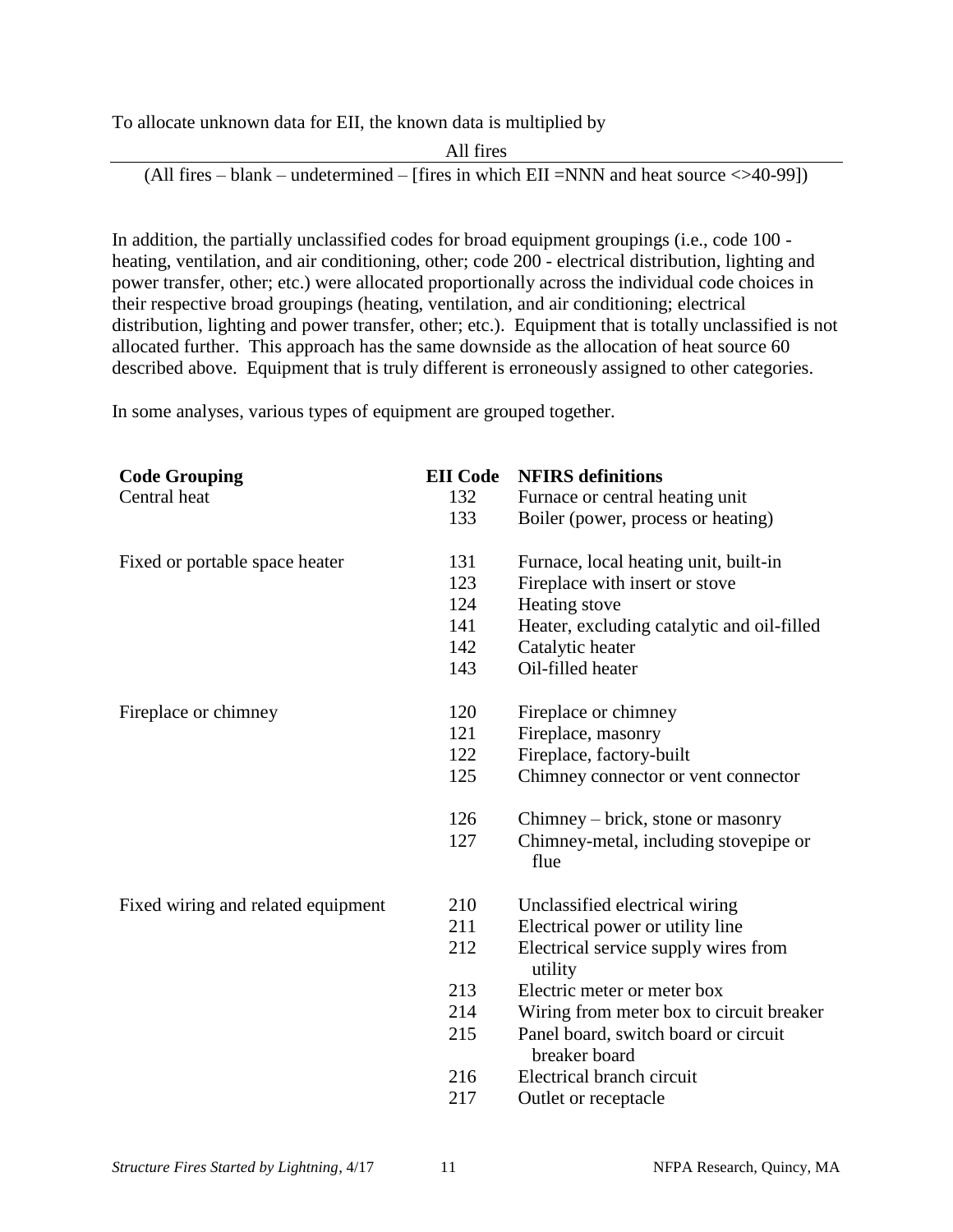|                                          | 218             | Wall switch                                       |
|------------------------------------------|-----------------|---------------------------------------------------|
|                                          | 219             | Ground fault interrupter                          |
| Transformers and power supplies          | 221             | Distribution-type transformer                     |
|                                          | 222             | Overcurrent, disconnect equipment                 |
|                                          | 223             | Low-voltage transformer                           |
|                                          | 224             | Generator                                         |
|                                          | 225             | Inverter                                          |
|                                          | 226             | Uninterrupted power supply (UPS)                  |
|                                          | 227             | Surge protector                                   |
|                                          | 228             | Battery charger or rectifier                      |
|                                          | 229             | Battery (all types)                               |
| <b>Code Grouping</b>                     | <b>EII</b> Code | <b>NFIRS</b> definitions                          |
| Lamp, bulb or lighting                   | 230             | Unclassified lamp or lighting                     |
|                                          | 231             | Lamp-tabletop, floor or desk                      |
|                                          | 232             | Lantern or flashlight                             |
|                                          | 233             | Incandescent lighting fixture                     |
|                                          | 234             | Fluorescent light fixture or ballast              |
|                                          | 235             | Halogen light fixture or lamp                     |
|                                          | 236             | Sodium or mercury vapor light fixture or<br>lamp  |
|                                          | 237             | Work or trouble light                             |
|                                          | 238             | Light bulb                                        |
|                                          | 241             | Nightlight                                        |
|                                          | 242             | Decorative lights – line voltage                  |
|                                          | 243             | Decorative or landscape lighting – low<br>voltage |
|                                          | 244             | Sign                                              |
| Cord or plug                             | 260             | Unclassified cord or plug                         |
|                                          | 261             | Power cord or plug, detachable from<br>appliance  |
|                                          | 262             | Power cord or plug- permanently<br>attached       |
|                                          | 263             | <b>Extension</b> cord                             |
| Torch, burner or soldering iron          | 331             | Welding torch                                     |
|                                          | 332             | Cutting torch                                     |
|                                          | 333             | Burner, including Bunsen burners                  |
|                                          | 334             | Soldering equipment                               |
| Portable cooking or warming<br>equipment | 631             | Coffee maker or teapot                            |
|                                          | 632             | Food warmer or hot plate                          |
|                                          | 633             | Kettle                                            |